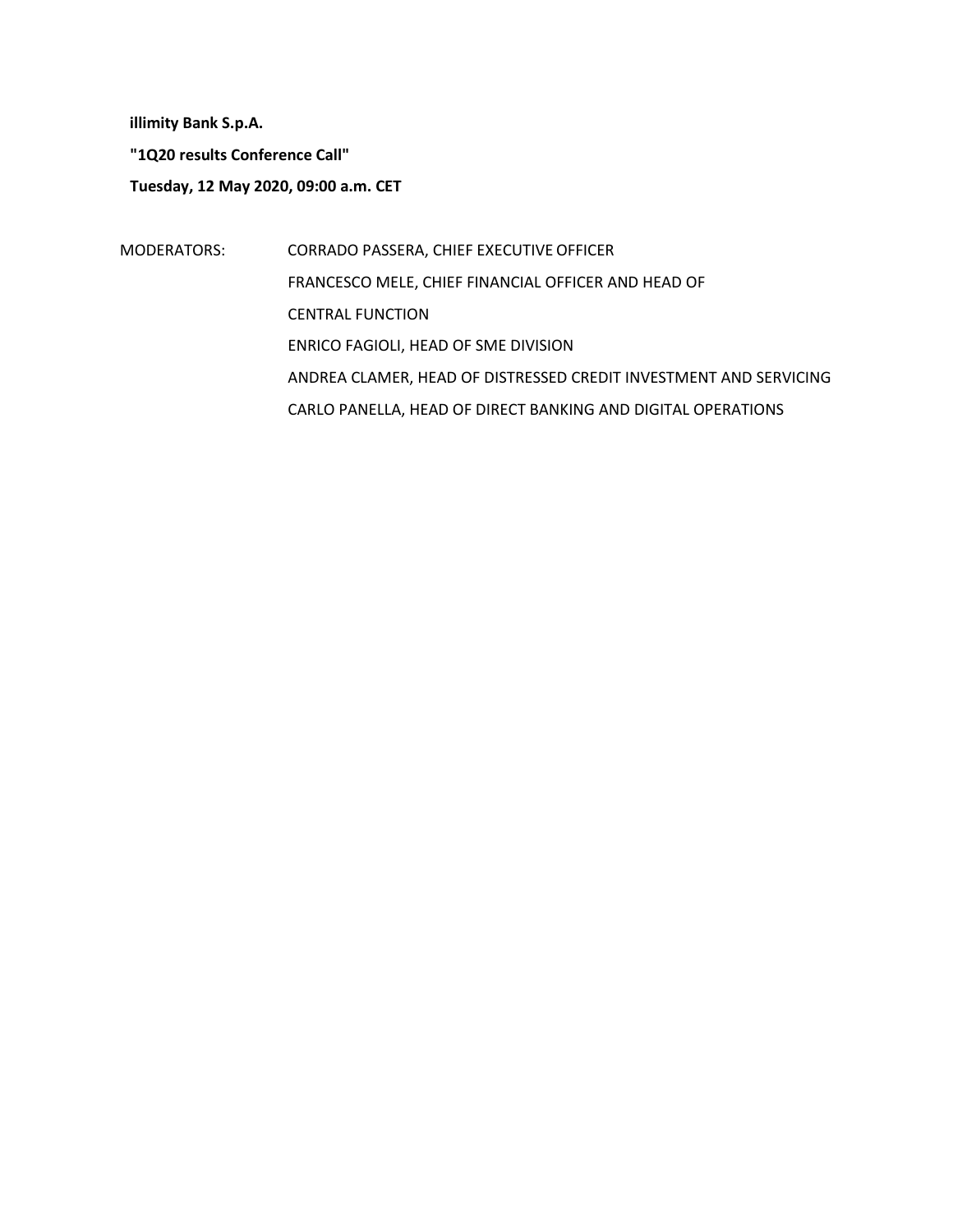## **CORRADO PASSERA, CHIEF EXECUTIVEOFFICER**

Good morning everyone and thank you for your time.

Here with me is:

- Francesco Mele CFO & Head of Central Functions
- Enrico Fagioli Head of SME Division,
- Andrea Clamer, Head of Distressed Credit Investments and Servicing Division,
- Carlo Panella, Head of Direct Banking & Digital Operations

In the new context, illimity was off to a very strong start in this first 2020 Quarter.

This is a particular quarter due to Covid-19 which is impacting all of us and is expected to have major effects on the global economy.

Illimity is showing a good level of resilience, all our strategic projects are on schedule and new opportunities are arising.

Let's get started with slide 2.

### **Slide 2 - 1Q20: a strong start**

#### We had a strong start

In the first quarter illimity reported very solid economic results with a satisfactory quarterly growth in revenue. Despite adopting an intentionally prudent approach, regarding loan adjustments, we closed the quarter with a pre-tax profit of  $\epsilon$ 7.2mln (almost five times that of the fourth quarter Q4).

illimity has a robust capital base, with a CET1 ratio of approximately 19% as of the end of March (around 20% on a like-for-like basis).

illimity is also enjoying ample liquidity amounting to €750mln. This is further reinforced due to a large portion of deposits being term deposits.

In this first quarter the bank pursued a dynamic strategy in the management of its distressed credit portfolio. We adopted a more stringent-selective approach to business growth, consistent with the uncertainty that prevails in the current scenario and placing illimity in a better position to seize emerging opportunities.

All in all, we are very satisfied with the good start of 2020.

### **Slide 3 - COVID-19 prompt reaction**

#### COVID-19 – an unprecedented crisis

illimity reacted immediately to the Covid-19 challenge: our highly flexible and robust architecture has safeguarded our employees and ensured business continuity since February the 24th. No need for additional investments or other measures: we simply switched to full smart working mode.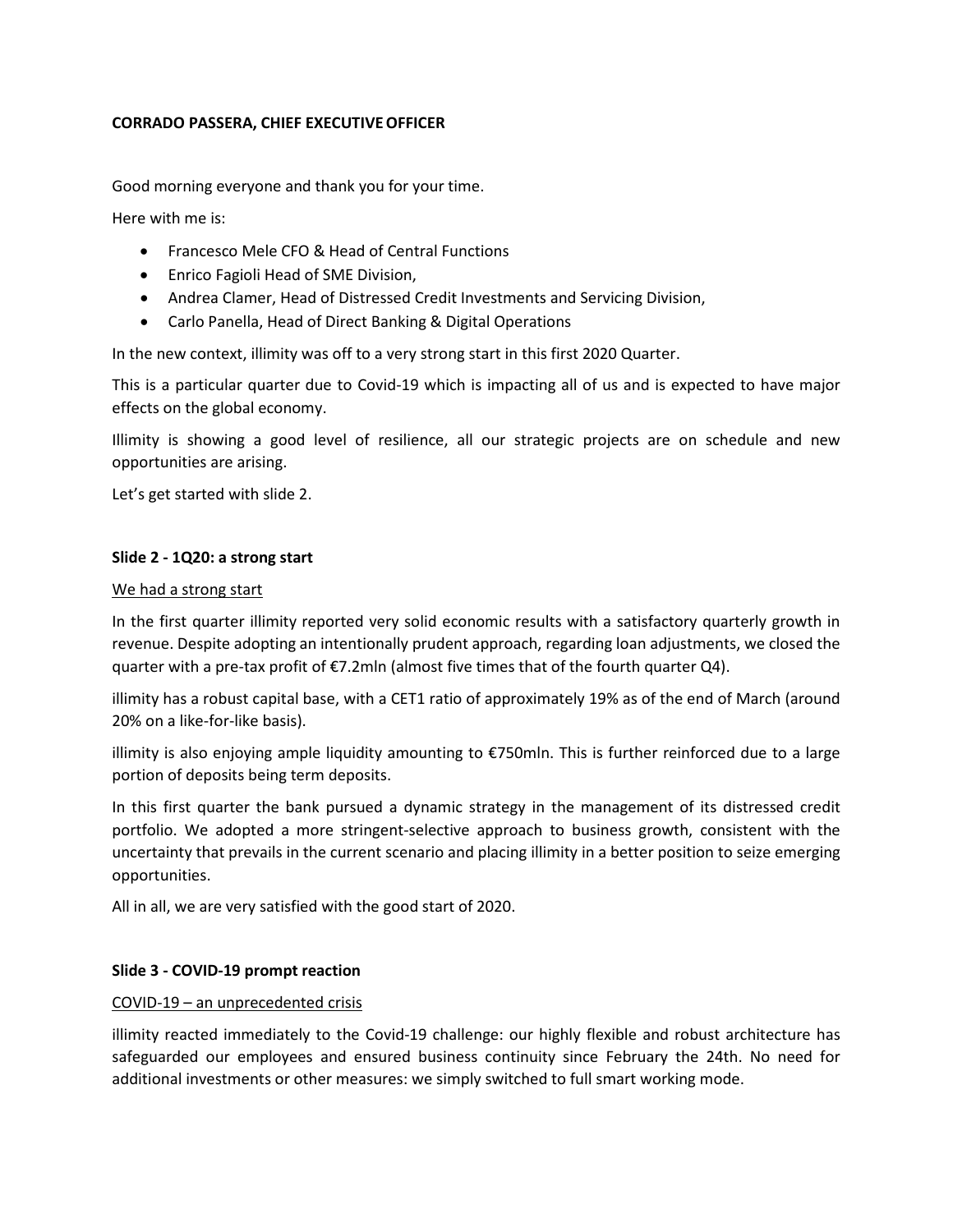In addition to day to day operations, we have maintained timelines and delivery of strategic projects and initiatives.

illimity's digital DNA not only helped us tackle the immediate effects of the COVID-19 crisis, but it is proving to be a competitive advantage in scouting new projects across all our divisions. Our innate digital foundation is going to be an important enabler in the "new normal" that is gradually stablising.

# **Slide 4 - Opportunities & uncertainties call for selectiveness and capital optimisation**

Not only did we react to the initial phase of the COVID-19 crisis, but we began developing strategic projects and identifying new opportunities.

The role of a bank such as illimity will become increasingly important over the next few months and years because of our focus on underserved growing markets: businesses with effective growth and restructuring plans, corporate distressed assets, and direct banking services.

In fact, we expect the size and the competitive dynamics of the markets in which our bank operates to become even more attractive in the future.

Just a couple of examples:

The UTP portfolio market is just starting and it is set to become much bigger. Our ability to combine the expertise of the SME Division and the Distressed Credit Division represents a significant competitive weapon. Being a full-fledged bank provides a further advantage over funds that are not in the position to support going concerns.

The lockdown imposed by Covid-19 is increasing, beyond our expectations, the demand for digital banking services, *illimitybank.com* will confidently ride this trend both directly and through partnerships.

Another advantage not yet settled in our accounts comes from the very sizable measures that are being taken at both a national and European level to support businesses. Enrico will go deeper into how we see these measures working to our advantage.

Selectivity and the right timing in underwriting, capital preservation techniques and development of capital light business will advance our results.

### **Slide 5 - Business origination: more selective and return driven**

Our volumes are for the time being in line with targets.

This is the same table we show you every quarter. It shows the quarterly progression in our ability to originate business.

You can appreciate that we are growing steadily across all our business lines in each division

This is a very detailed slide, please take a moment to view it, and then I will explain the most important aspects.

Since inception, the originated business – including both the business already booked and the business signed, which will be booked in the following months - exceeded €1.9bn (column A), the relatively modest growth has to be evaluated in the light of the following elements: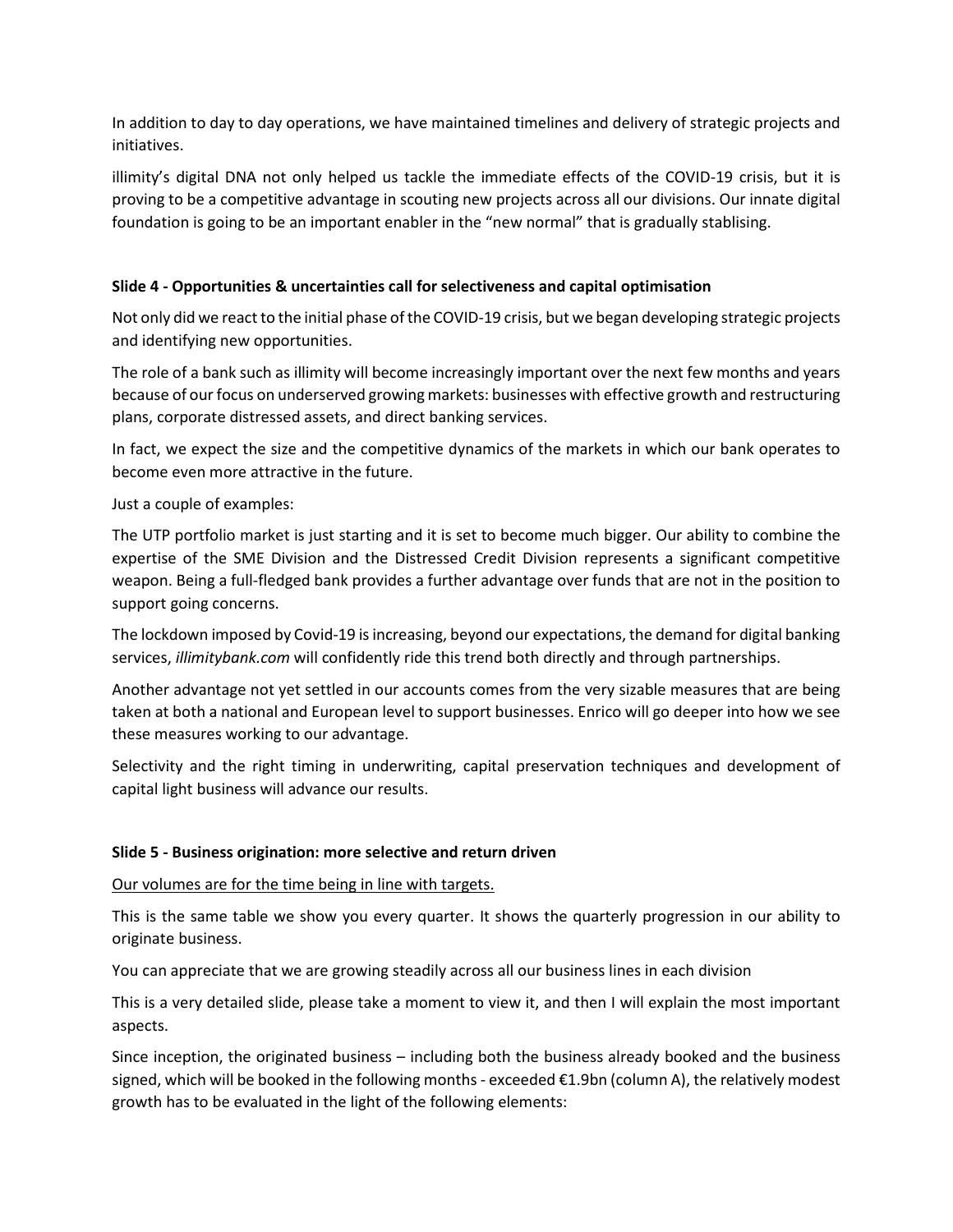- the first quarter is always the slowest season of the year for distressed credit investments,
- we successfully sold some distressed credit positions
- we decided to postpone a few transactions to take more advantage of the public measures being introduced
- and in general, to preserve capital for future opportunities.

On top of this figure (column B and column C) there is over €700mln worth of business referring to transactions where we are negotiating the final terms of the agreements and transactions in the advanced pipeline.

A+B+C makes over €2.6bn, that is already not far from the €3bn target we set for credit and investment volumes in 2020 – with a partially different mix.

During the course of the year, depending on economic trends and the evolution of Covid-19, we will decide whether to postpone the volume targets for the year 2020.

Lastly, on the bottom of this table you can find an update regarding our servicing activity. Here we are already well beyond the 2020 business plan target, also thanks to the acquisition of IT Auction.

## **Slide 6 - COVID-19: limited impact expected**

## We expect limited impact of COVID-19 on our activities

At the end of March, we published a Letter to our Shareholders to demonstrate the importance we attribute to transparency in our relationship with our shareholders and investors.

To date, no significant additional elements have emerged.

Let me recap the main conclusions:

- **SME Division**: our outstanding SME loan portfolios show no major issues. Enrico will walk you through the details. Still, notwithstanding the limited current impact, we decided to strategically set aside a more robust collective provisioning in 1Q20 to factor in a further future asset quality deterioration
- In the **DCIS division**, we do not currently anticipate major risk based on the features of our distressed credit portfolio, as Andrea will explain to you, and the immediate impact from the inability to collect because of law court closure is going to be fairly limited.
- The activity of our **Direct Bank** has progressed further in 1Q20, gaining new customers with a strong increase in offline payment and in number of transactions. Carlo will provide more details.

### **Slide 7 - Outlook 2020**

In Summary:

As of today, based on a scenario of deep recession in 2020 followed by a partial recovery in 2021, we expect to report a profit, even if below our 2020 targets.

This expectation does not include the positive advantages we will see coming from the new measures and initiatives in support of the economy and the banking sector.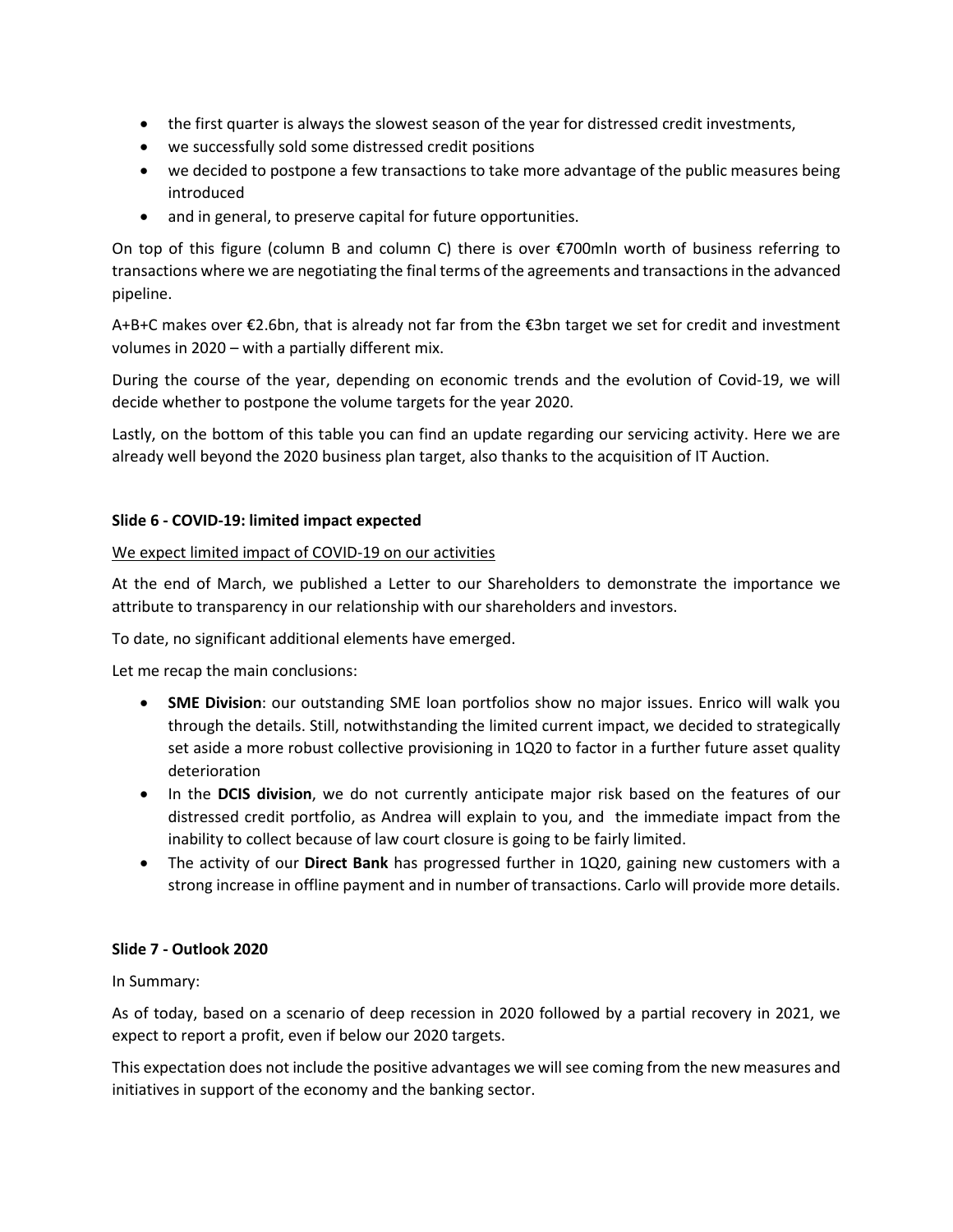We will update the market with new guidance for the 2020 profit outlook following the second quarter.

Going forward, we expect the markets in which illimity already operates to become even more attractive in terms of size and competitive dynamics.

In addition, new businesses are emerging and illimity is in a good position to capitalise on our digital DNA to develop new projects, not initially included in the business plan.

Based on 2020 results and of the new projects and opportunities, we will refine our long-term business plan.

I would now like to hand over to Francesco Mele who will give his report on the economic and financial results.

\*\*\*

### **FRANCESCO MELE, CHIEF FINANCIAL OFFICER AND HEAD OF CENTRAL FUNCTION**

#### **Slide 9 – 1Q20 off to a good start**

Thank you Corrado and good morning everyone.

I am now on slide 9.

Despite the challenging environment 1Q results represent a solid start for 2020.

I would like to highlight the following trends for the quarter:

revenue progression continues on the back of business booked at the very end of last year;

in a quarter typically quiet for origination, the DCIS Division confirms its strong performance and starts benefitting from commission flow generated by IT Auction;

the SME Division keeps performing well and, among our business lines, factoring confirms its resilient nature;

coming to volumes, we intentionally adopted an even more selective approach in origination and underwriting particularly in the last part of the quarter;

consistently we have taken a conservative stance in terms of provisioning which makes the quarter on quarter almost 5 time increase in pre tax profit, an even more remarkable result.

Let's now dive into the figures.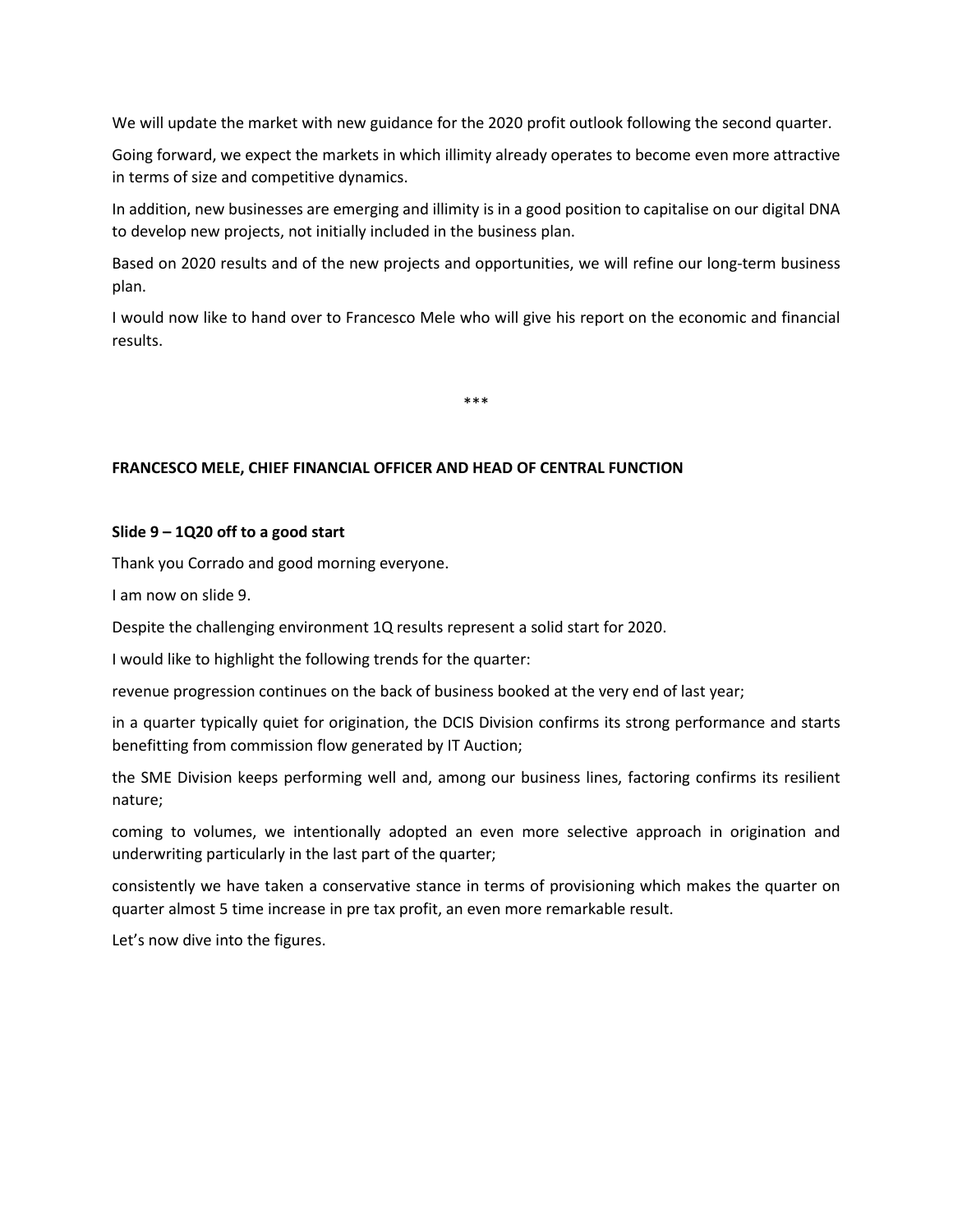### **Slide 10 – Further progress on a strong YE19**

… starting from the balance sheet on slide 10 …

Total assets marginally increased to €3.1bn with slightly a different asset mix resulting from activities performed over the last few months.

We have strong liquidity totalling €750mln between cash, net adjusted interbank position and liquidity buffers. Part of this has been reinvested into growing our financial portfolio, but the vast majority remains available to be redeployed into new loans and investments. You can also see we have switched part of our cash into interbank facilities, in order to minimise any P&L impact.

Coming to business volumes, customer loans are up 1% quarter on quarter to  $\epsilon$ 1.7bn. Looking at our business lines, DCIS investments are up 1% to €674mln; growth would be around 6% taking into account disposal of non-core retail portfolios, as well as disposal of a few NPE positions. Volumes are in line with expectations and reflect the seasonality pattern of the distressed market which tends to be quiet in the first part of any calendar year.

SME is up 5% to €556mln with crossover/acquisition financing and turnaround growing 7% and 17% respectively, factoring decreasing 8% (which we consider a good and resilient result as it is compared to the typical year end seasonal peak and it is also confirmed by a significant increase in turnover), and noncore former BIP portfolio decreasing 4% in line with expected run off.

In the first part of the quarter we started rebuilding our financial portfolio which currently amounts to €335mln. In light of the recent market volatility at the end of quarter it had a negative mark to market of €11mln. We are confident such mark to market should be reversed during the course of the year, in light of its relatively short duration and limited risk.

Retail and corporate funding increased 7% quarter on quarter to €1.7bn, mostly driven by our digital platform illimitybank.com. Blended average cost of funding remained stable at 1.5%.

Finally, CET1 capital is down at €439mln mostly due to goodwill from IT Auction (€17mln) part of which is due to be removed in 2Q. RWA are up 9% to €2.3bn due to an increase in financial assets and interbank exposure which is going to be reversed as new investments will be booked.

### **Slide 11 – Recurring revenue and net profit advancing**

Moving to profit and loss on slide 11 …

As a first comment I would like to highlight that in order to provide a more effective representation of DCIS performance we introduced from this quarter a more detailed breakdown and reclassification of DCIS revenue. In short, revenue includes gains from the definitive closure of non-performing exposures, through disposal to third parties or discounted payoff agreed with the debtor. These items, which are part of DCIS standard management strategies, remained accounted for under line item "130 loan loss provisions" but for presentation purposes we thought it was more effective separating certain and final items (such as gains from disposal or discounted payoff) from items related to valuation processes (such as loan loss provisions or write-ups). Therefore, 4Q19 data has been reclassified accordingly.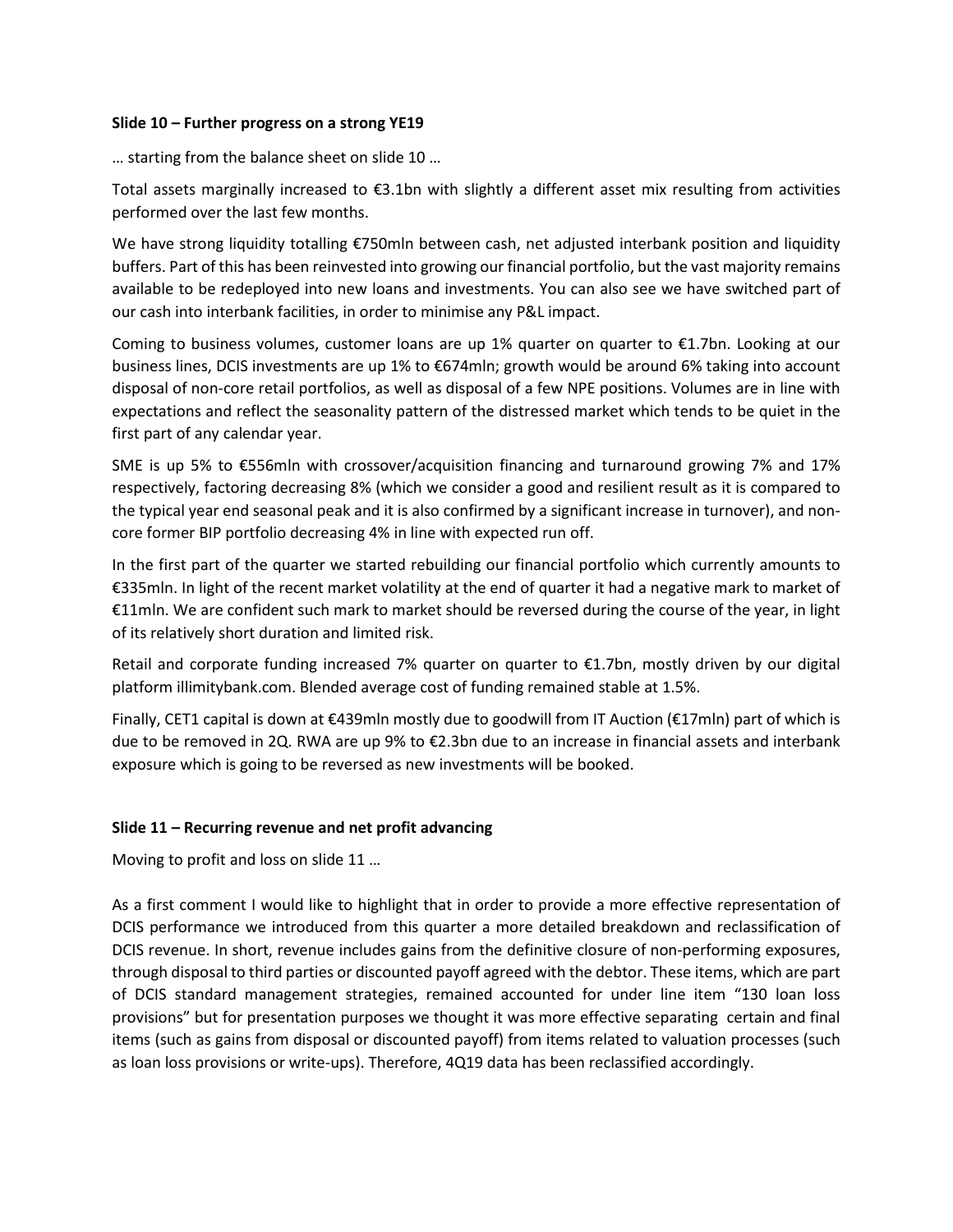Interest income further accelerated in 1Q20, posting an 18% progression quarter on quarter, mostly driven by deals agreed at the end of last year (for around €160mln). We expect further benefits in coming quarters due to growing volumes and funding cost optimisation.

Net commissions grew 65% quarter on quarter to €2.5mln encompassing the first time consolidation of IT Auction, whose operating income was partially affected by law court inactivity. It is expected to rebound in coming quarters when activities resume to a more normal level.

Operating income decreased by 6% quarter on quarter but increased by 10% if non recurring components are excluded.

Operating costs are stable at €29mln (up 1% quarter on quarter). They include €1.8mln of costs related to IT Auction and €0.8mln of non-recurring components.

As already mentioned, we have taken a conservative approach consistent with the Covid 19 scenario resulting in €2.7mln loan loss provisions on the SME portfolio. As we have experienced a negligible deterioration of the portfolio until now, such an increase is entirely attributable to the collective provisioning estimated, in order to address a potential deterioration on certain positions.

In relation to DCIS, €2.8mln of positive value adjustments are mostly driven by actual collections in excess of expectations.

Profit before tax was up almost 5 times quarter on quarter to €7.2mln and to €4.5mln after tax.

# **Slide 12 - KPIs improving further**

Let's move to KPI on slide 12 ...

P&L KPI are compared consistently with the reclassification of DCIS gains. Cost income stands at 79% vs. 73% in 4Q19 but substantially stable at approximately 80% if one-off items are excluded.

Cost of risk on loans to customers, excluding lending to financial institutions, is up to 124bps to reflect conservative collective provisioning. It is worth reminding that cost of risk stabilised in the second part of 2019 following a couple of quarters with non recurring provisions in connection with the former BIP portfolio. Excluding factoring, coverage of the performing portfolio is up to 155bps compared to 109bps at the end of 2019.

On the other side, to confirm there was negligible deterioration of the portfolio, the gross organic NPE ratio is down to 3.9% despite a marginal increase of the loan book.

CET1 ratio remains very robust at almost 19%. I will shortly explain how we expect this ratio to improve on a like for like basis in coming quarters.

Lastly, LCR stands in the thousands' area confirming ample liquidity buffers.

### **Slide 13 – CET1 Evolution**

Moving to slide 13 let me give you a few data points on CET1 capital evolution during the quarter ...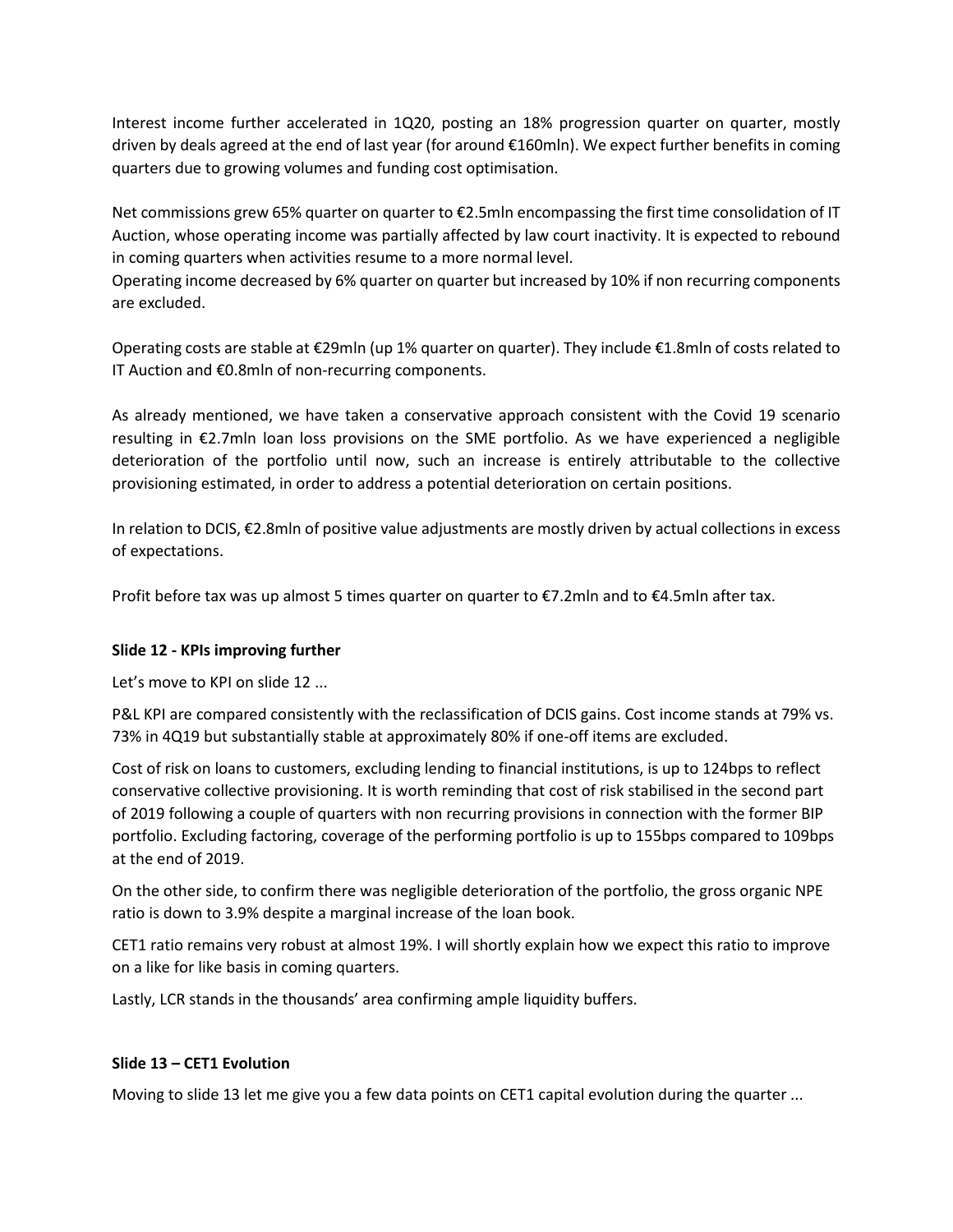Capital was mostly affected by the €17mln goodwill incurred in relation to the acquisition of IT Auction and by the €11mln negative mark to market of our securities portfolio.

Net of contribution of the 1Q positive result and release of relevant DTA, CET1 capital at the end of the quarter stands at €439mln.

Considering RWA of €2.3bn CET1 ratio is 18.7%.

On a like for like basis (which means before any capital being absorbed by new business) we expect our capital position to be around 20% for a number of reasons:

- around €8mln as a result of the 30% buyout of IT Auction to be executed through a reserved capital increase by June 2020;
- €14.4mln due to inclusion of illimity special shares following completion of EBA approval process.

Even if not included here, we will also count on additional contribution from retained earnings, reduction of interbank exposures as liquidity is redeployed, and capital optimisation initiatives. Lastly we are working to exploit the recent banking package promoted by the European Commission, as well as the Italian government guarantee schemes.

### **Slide 14 – Securities portfolio**

Moving to our securities portfolio on slide 14 …

In the first part of the quarter we started growing our financial portfolio mostly through investments in short dated Italian government bonds. Our financial portfolio currently represents slightly more than 10% of total assets, in line with our target for year end.

In terms of asset mix, nearly 76% is invested in Italian sovereign debt, 16% in senior corporate and 8% in subordinated debt.

In reshaping the portfolio, we generated around €3.7mln of trading gains.

### **Slide 15 – Stable and cost-effective funding base**

Proceeding with cost of funding on slide 15 …

In developing our funding, we targeted a balanced mix with a stable component, consistent with our business mix and duration.

At the end of the quarter our total funding was stable at €2.4bn, with a similar contribution by sight, short and medium to long term funding. Maturity of the medium to long term funding component is over 3.7 years to ensure consistency with asset duration.

Average cost of funding is stable at 1.5%, following a slight decrease at illimitybank.com (where the sight component increased) offset by a marginal increase in the wholesale channel. The increase was mostly due to a temporary decrease in specific funding (Cassa Depositi e Prestiti) which we expect to increase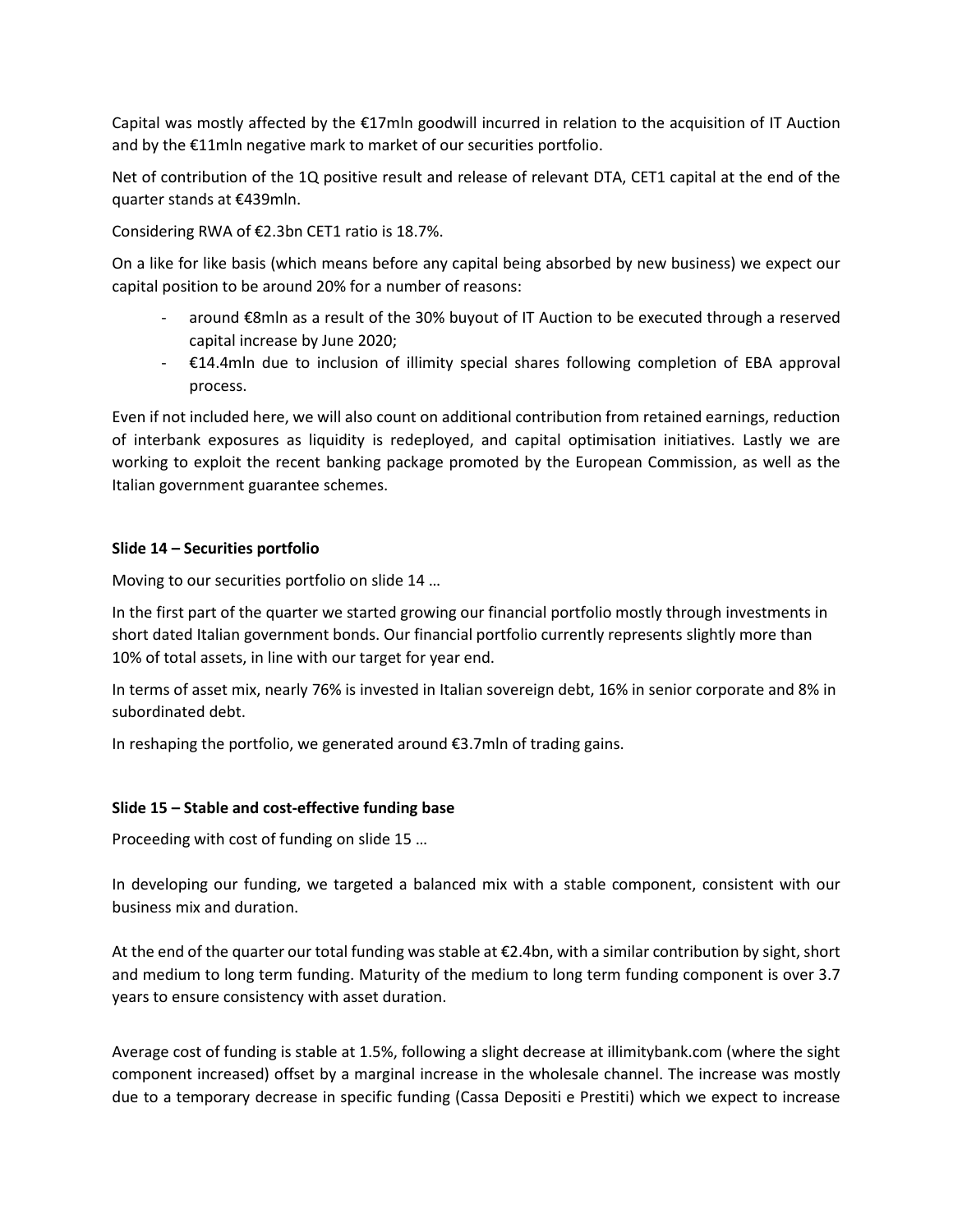during the course of the year as we grow our SME loan book eligible for such funding. We also expect to take advantage of the revised TLTRO package.

## **Slide 16 – 2020 outlook**

Let me close with a few remarks on the outlook for 2020 on slide 16.

First, we will be very focussed on capital preservation: optimising capital is key to ensure illimity's growth going forward. Internal capital generation through profit, IT Auction buyout and other initiatives are bound to restore our capital base. At the same time, we are working on tools to reduce RWA density potentially leveraging on government guarantee schemes.

In terms of P&L outlook, we expect revenue progression to continue in the next quarters as we book new business across all divisions, and we onboard portfolios already agreed but that normally require a certain timeline for completion (such as leasing). In light of the different environment we are facing, the pace of growth will be slower than expected.

In terms of operating costs, we expect a moderate increase and we are managing our cost base consistently with revenue expected progression.

Considering the conservative approach adopted and the resulting provisioning, at the moment, we remain confident in the remaining part of the year.

I will now hand you over to Enrico who will provide detailed information on the development of the SME businesses.

\*\*\*

### **ENRICO FAGIOLI, HEAD OF SME DIVISION**

Thank you, Francesco. Now moving onto the SME division.

#### **Slide 18 - Specialist partner of Italian SME**

This opening slide of my presentation is just a reminder of what we do. We are a specialist partner for SME and we serve with a full range of lending facilities a relevant and growing market.

#### **Slide 19 - COVID-19: limited impact expected**

In this slide I will try to summarize the key messages of my presentation.

First: the Covid-19 emergency. What impact does Covid-19 have on the SME existing business?

We are expecting limited impact.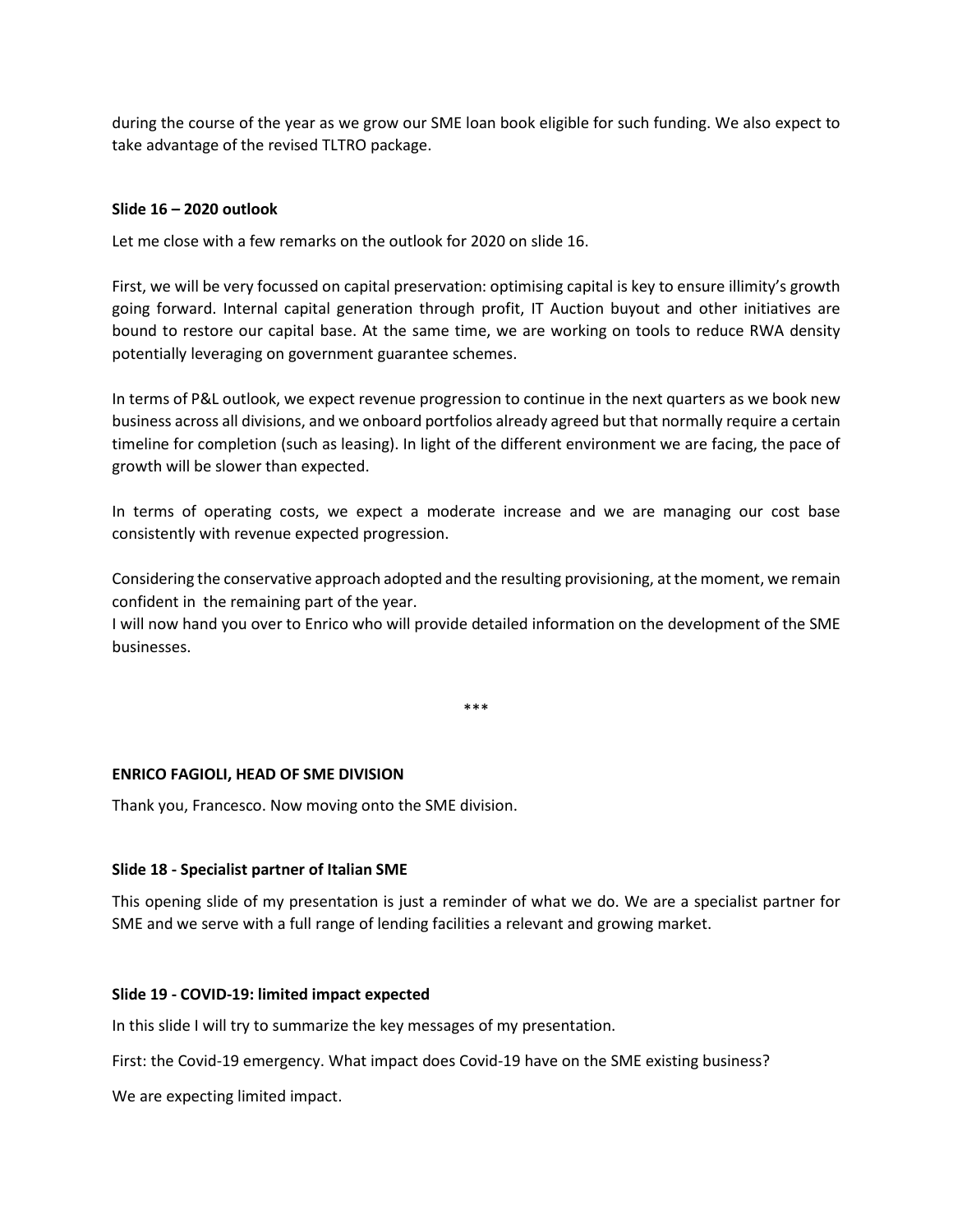You will see in the next slides that we have good sector diversification in all business segments of the SME division.

Exposure to the sectors most affected by Covid-19 is limited, and recently announced public measures will play an important role in mitigating risk.

The Factoring business is also largely covered by credit insurance.

We have received a few requests for loan moratorium, which we have already granted – we are talking about 150 debtors for a gross loan exposure of €52mln - and from these, there is no economic impact on our P&L.

Second: how will Covid-19 impact our business prospects in the SME Division?

So far we are growing in all of our market segments and we have a healthy pipeline ahead.

Taking into consideration the possible government guarantees, we have begun evaluating all potential opportunities and have adopted an even more selective approach.

The Italian Government's public measures offer both risk mitigation and investment opportunities – and these will certainly have a considerably positive effect, not yet embedded in 1Q figures.

### **Slide 20 – More selective growth**

For the sake of consistency with the figures as at year-end 2019, we present once again the evolution of the originated business, with the caveat that over time the gross origination tends to diverge from the value of the outstanding loan book because of loan repayments.

Overall, our business origination in 1Q20 amounts to €670mln.

There are an additional €200mln worth of deals where terms and conditions have already been agreed upon, of which factoring granted credit-lines of 85 mln euro.

Our pipeline exceeds €230mln.

We see in front of us the possibility to reach our goal.

As you can see on the left side of the slide, we remain very selective in terms of business opportunities. Since the start of our operations, we have analysed 325 Crossover and Turnaround deals, yet we have signed only 38.

#### **Slide 21 – Cross-over & Acq. Finance: a well diversified loan book**

Starting with the Crossover & Acquisition Finance business.

Allow me to remind you that in the Crossover/Acquisition Finance business our clients are performing, often highly successfully in their respective industries, and are pursuing growth strategies.

Furthermore, in our credit assessment we always involve experts in the sectors, we call them tutors or independent business advisors.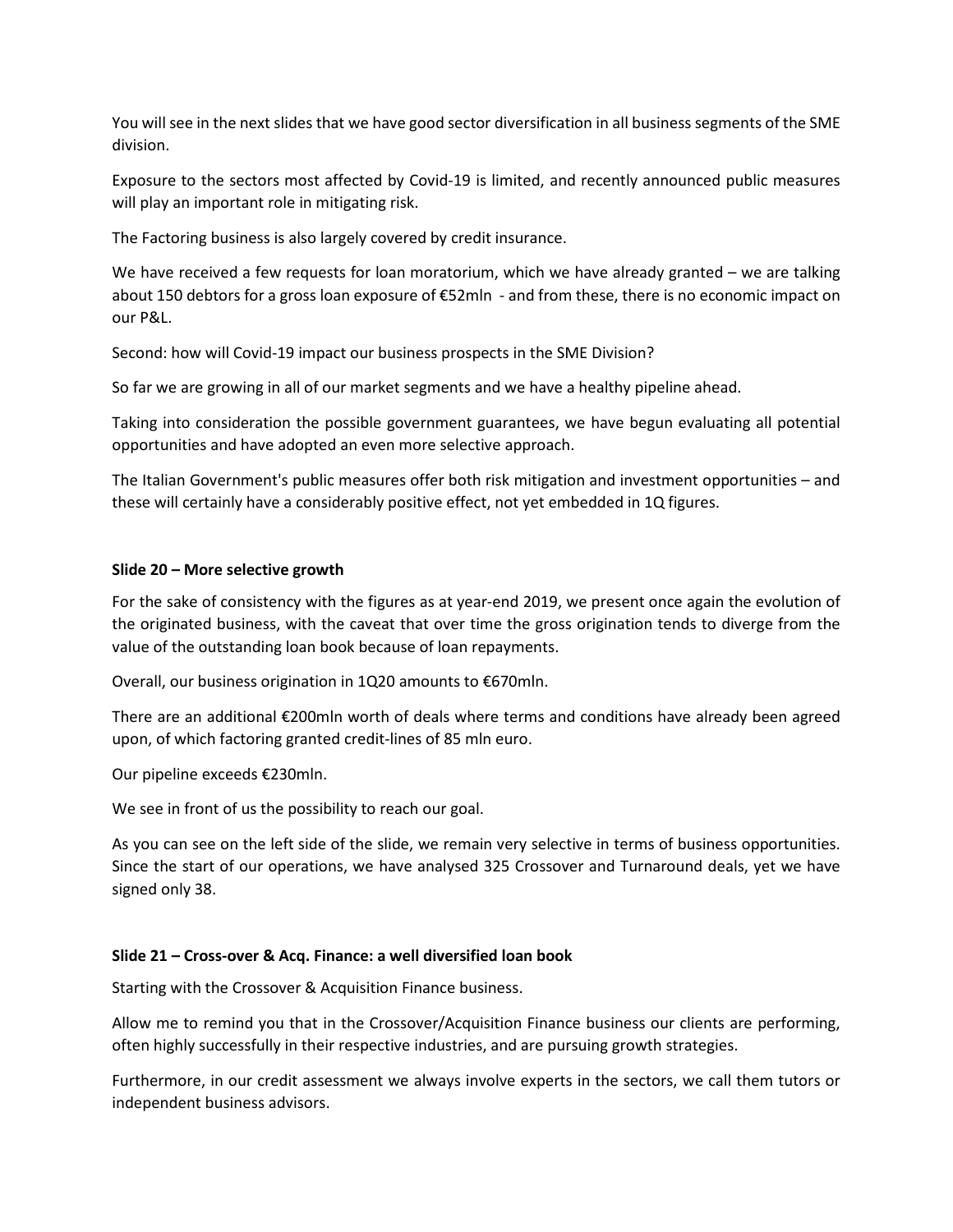We have provided a breakdown of the portfolio by economic sector. As you can see, our assets in this segment are widely diversified, with exposures to more than 20 different industries.

The Bank's exposure to the economic sectors that we consider most impacted by the current situation – and we have identified a really wide cluster - is limited and amounts to less than 15% of total loans to customers of the SME Division.

It is important to stress here that this is just our nominal exposure by sector. The real risk for the bank may be reduced by debtors' specific features, such as their revenue diversification or business models.

In addition, on several clients operating in the industries most impacted, the adoption of public guarantee – such as those provided by Fondo Centrale di Garanzia – will significantly reduce the exposure to risk. We are already actively working on the implementation of such measures.

We also have over 13% of exposures towards low-cyclical or even non-cyclical sectors, such as pharma, medical, or health care services.

Notwithstanding the limited risk we currently see on our loan book, we decided to prudently increase the amount of collective provisions booked in 1Q20 under IFRS9 rules, as already highlighted in Francesco's presentation.

### **Slide 22 – Cross-over & Acq. Finance: selective approach**

Business origination continued in the first quarter of 2020, with a more selective approach.

The pipeline in front of us is very healthy. Never before have we received so many loan applications. We credit this increase in loan applications to the reputation we gained on the market, as being a bank which can understand complex situations. illimity has become the preferred choice.

### **Slide 23 – Turnaround: limited impact on existing exposures**

In this segment, the exposure by sector is less meaningful, because of the distinctive approach to underwriting and the capital structure of many deals.

Each transaction is evaluated on the basis of business plans. The business plans are analysed and reviewed by our tutors, who are experts in these sectors and also assessed through severe stress test scenarios.

illimity has been involved in business turnaround processes in all transactions, in some significant cases with a position of super seniority compared to the business's other creditors.

Our exposure is limited to 10 counterparties, which we monitor regularly.

In addition, initial evidence we have seen from specific deals which are still in progress, confirm a positive evolution of the turnaround process, with potential for partial reimbursements, or a return to performing status in the foreseeable future.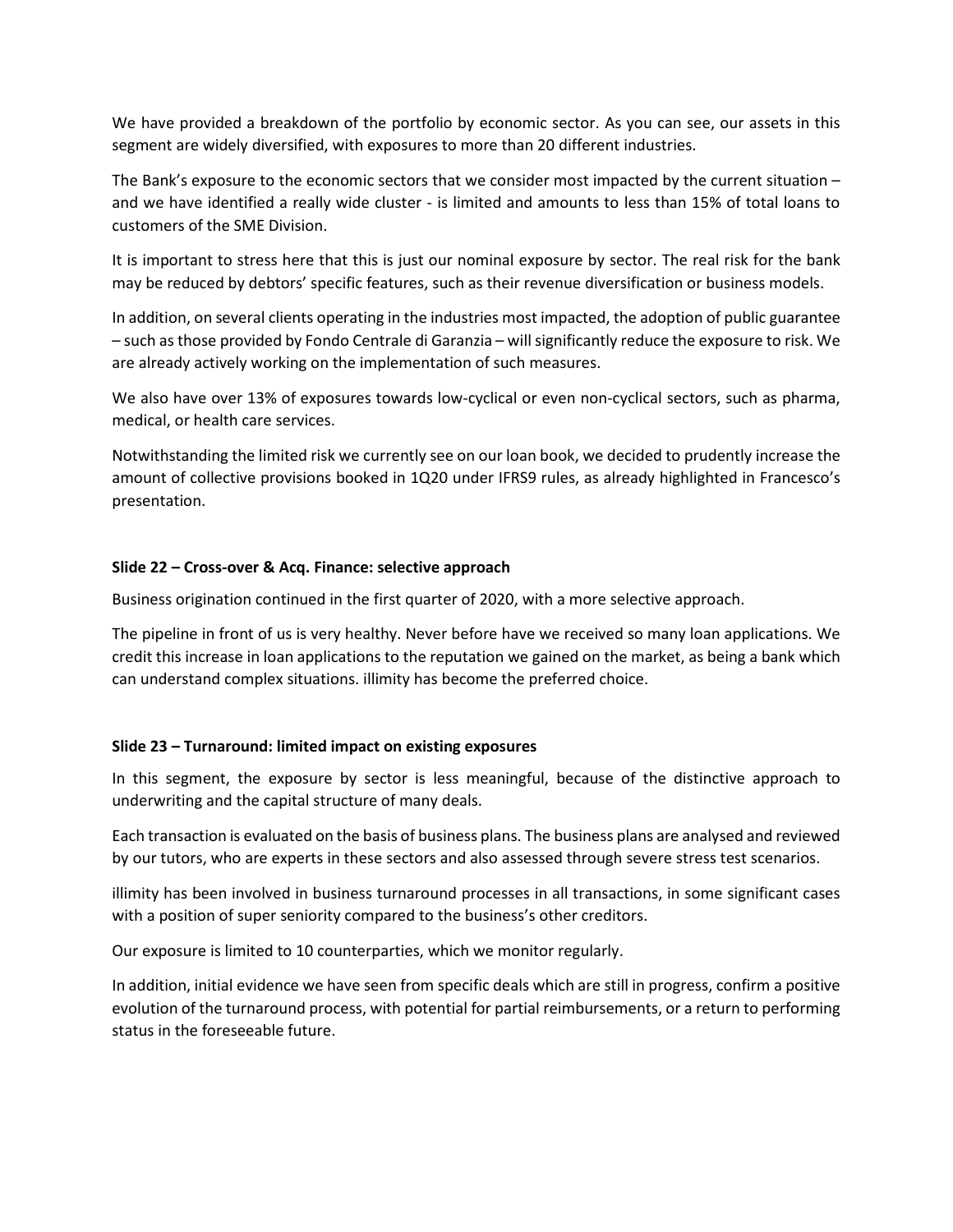#### **Slide 24 – Steady progression in Turnaround**

In 1Q20, we made progress in the Turnaround business and, to date, the potential upside in terms of additional revenue is in excess of 20 million.

We are entering a new market: transactions in UTP portfolios are seeing strong growth potential. We believe we have a clear competitive advantage over many other players because we can benefit from integrated expertise in a joint effort with the DCIS division.

Being a bank, we can directly manage all types of exposure. The UTP portfolios will include a gone-concern portion, where the management strategy will focus on exploiting the liquidation value, and a going concern portion. The latter for us is like the sum of many single-name UTP positions, from which we can start building a strategy of restructuring and turnaround, to be executed also by buying incremental debt share wallet from other banks.

We will update you on this new opportunity in due course.

### **Slide 25 – Factoring covered by credit insurance**

For the sake of accuracy in our disclosure to the market, we also present details of our factoring exposure by industry.

Approximately 50% of our exposure is covered by credit insurance.

We are insuring 50% of the debtors because we consider the risk for the remaining exposure to be limited in absolute terms, for example. debtors like banks, insurance companies, government agencies, public hospitals are excluded from the coverage.

### **Slide 26 – Strong progression in factoring**

Factoring is the best performing business this quarter.

In the first 4 months of the year 2020 alone, turnover accounted for almost 2/3 of all business done in 2019.

In the 1Q20 the business origination was in line with our budget. In April, we experienced a slowdown, compared to our initial forecast, this slow down is strictly related to Covid-19, which impacted our clients' turnover. We expect this slowdown to continue for a few more months. In the medium-term factoring remains an important financing instrument for companies, and even more so during economic downturn and liquidity shortage. We expect to be able to close the year largely in line with our budget.

### **Slide 27 – Benefits of public guarantees yet to come**

Let me conclude my presentation with a final word on the public measures. The Italian Government has enacted two legislative packages, and a third one is to be approved shortly, to support the economy and the businesses: Decreto Cura Italia, Decreto Liquidità and Decreto Rilancio. These measures contain provisions that, when properly adopted, will lead to a significant risk reduction on the existing loan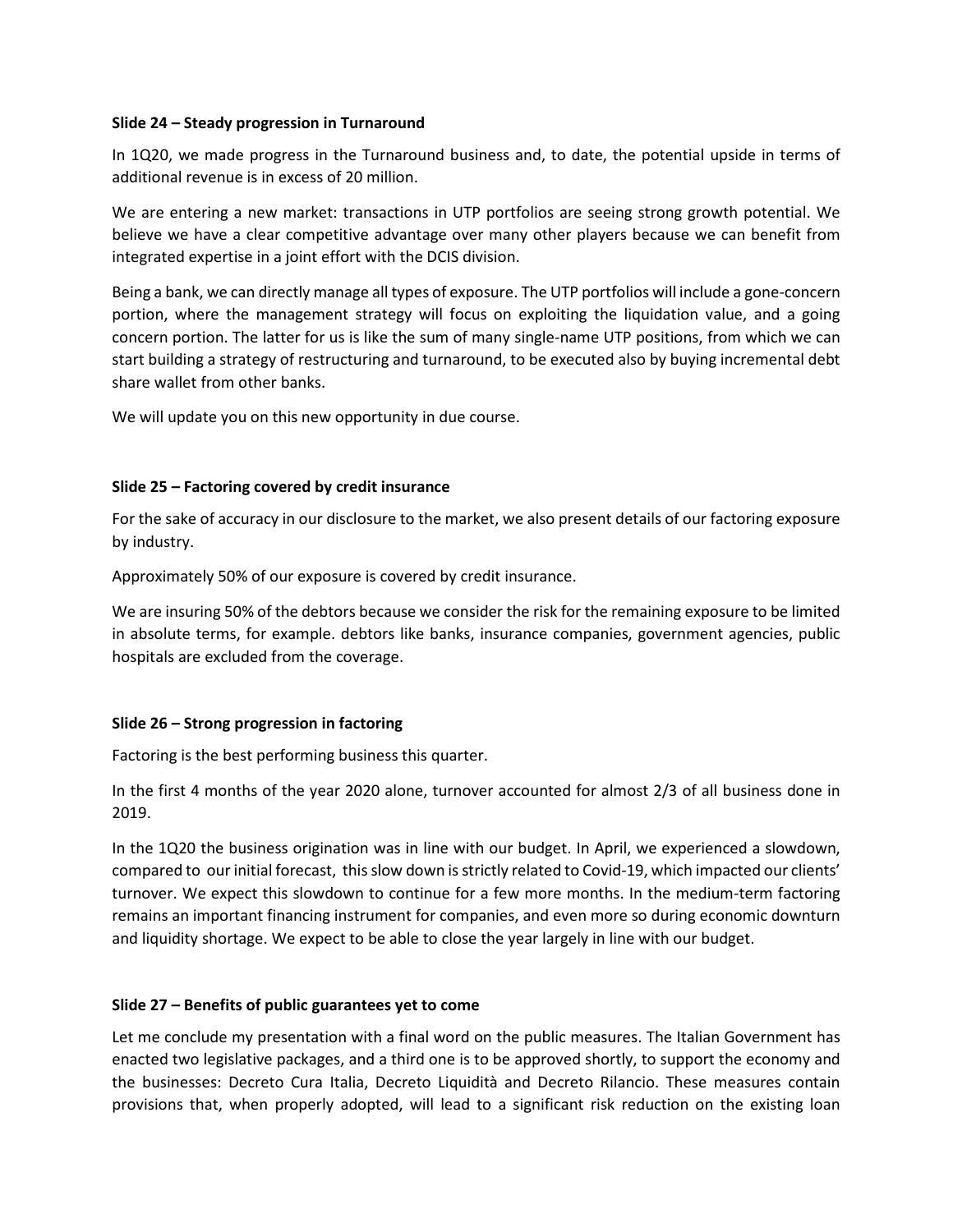portfolio. The measures can also provide a significant impact in terms of capital absorption by existing and new business. In turn, this will create reinvestment opportunities across all the businesses of the SME division.

That's all for SME and I now hand you over to Andrea.

\*\*\*

## **ANDREA CLAMER, HEAD OF DISTRESSED CREDIT INVESTMENT AND SERVICING**

Thank you Enrico and good morning everyone.

### **Slide 29 - Building the Italian Corporate Distressed Credit champion**

This is a brief summary of our activity in the Distressed Credit Division. Many of you are already familiar with it, so I will be brief: we are a leading player on corporate distressed credit with a specialization in some attractive segments of the market. We are a fully integrated player covering the entire value chain, from investment to financing, servicing and remarketing.

### **Slide 30 - Business opportunities confirmed**

This is a very important slide as it summarizes the key messages of this quarter.

1Q was off to a very strong start and the division performed very well.

Gross cash collection significantly outpaced the relevant collection plans.

Our dynamic approach generated over 9mln of cash profit from the anticipated exit of some positions at a higher value.

Moving to Covid-19. What does it mean for our division?

It means delay in collection due to the suspension of Tribunal proceedings. We estimated this delay, and it has a very minimal impact.

In addition, our approach to pricing is very conservative, and this further mitigates current and future potential risks.

### **Slide 31 - A significant player in the Corporate Distressed Credit sector**

Here we have the numbers originated since the beginning of our activity, to the end of April 2020.

Following a strong 2019, our activity is continuing. The business origination exceeded 1.2bn and we have an attractive pipeline under evaluation.

With 8.5bn under management, between credits and assets, our servicing activity is already above target.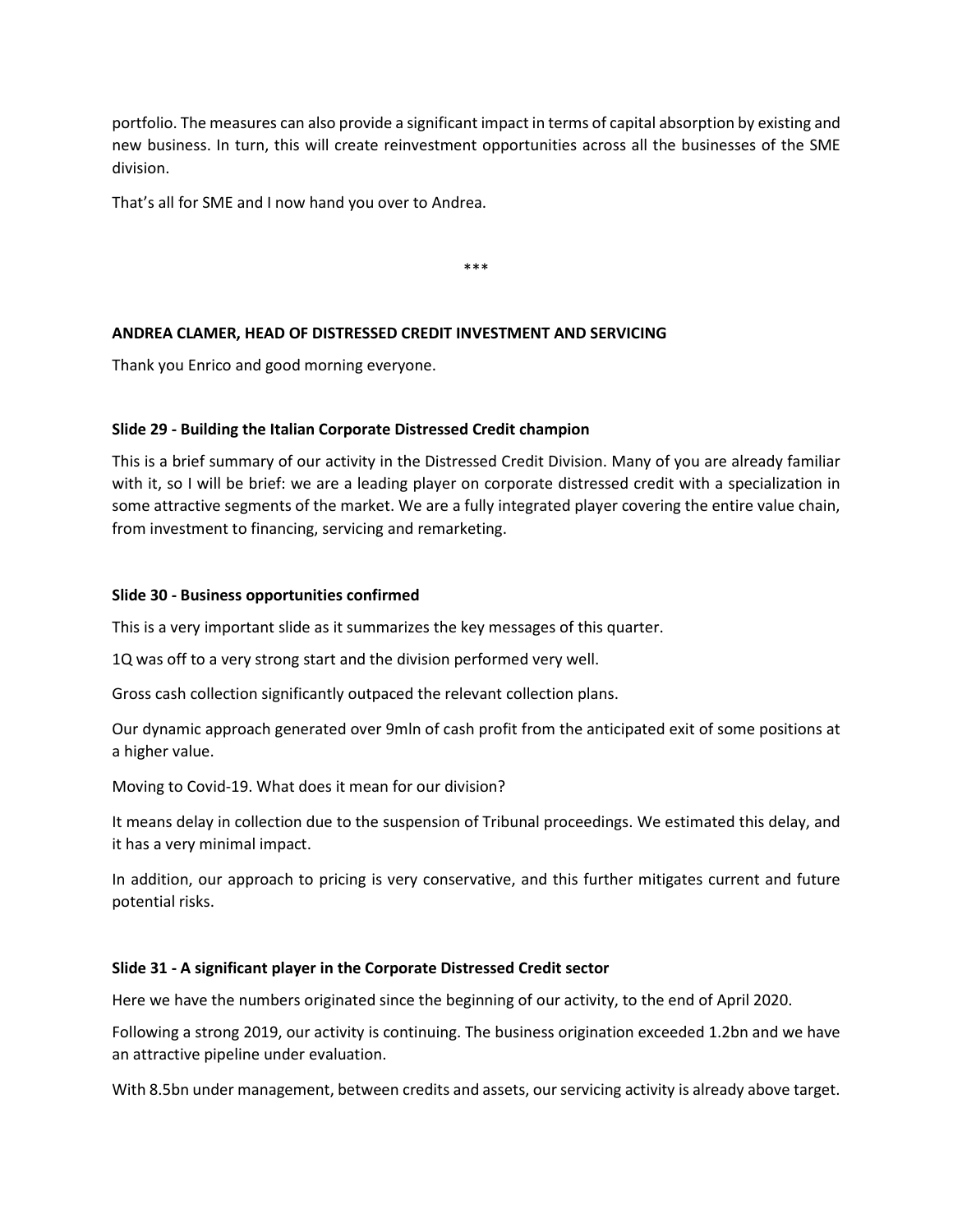Overall, we are confident that our Division will be able to meet investment targets without losing attention to the solidity of our balance-sheet ratios.

### **Slide 32 – Investments in 1Q20 reflect seasonality and selective approach**

Let me stress two concepts.

First, the distressed credit investment business is seasonal by nature. Investments tend to concentrate in 4Q, Following a light first quarter

Still, in 1Q20 we invested more than in 1Q last year.

Second, we have already mentioned how selective our approach to investment is. This quarter we have embraced an even more selective strategy. And you see, as a result, out of 48bn gross book value of deals analysed, signed deals were only 6bn. This means we decided to go ahead with just 1 deal out of 8.

### **Slide 33 - Strong outperformance in collection**

This slide provides information about the cash flow and accounting perspectives in our division.

On this chart we will look at the cash flow on the left, and the economics on the right.

The actual cash flow is higher than expected. The booked portfolios had a total collection of 112mln with an overperformance of 58mln, to me it's a remarkable result. In other words, so far, we have strongly outperformed the business plan cash flow projections.

From an accounting perspective, in 1Q20 we recorded revenue of 37.8mln which compares to 22.6mln in the last quarter of the year. This number draws a trajectory for our revenue growth pattern in 2020.

We also recorded a profit of approximately 9mln by anticipating the exit strategy on some positions at a value higher than predicted in the relevant collection plan. We also booked an additional 3mln of positive net adjustment mainly referred to cash flows exceeding business plans' expectations.

#### **Slide 34 - Portfolio in line with Business Plan**

Before we talk about the Covid-19 issue in more detail, let me introduce a snapshot of our portfolio as of the end of March.

It is worth €674mln, with an ERC growing to approximately € 962mln and it is mostly corporate credit.

And as you see on the bottom right chart, the vintage is relatively young, and this is quite an important detail that I will discuss later.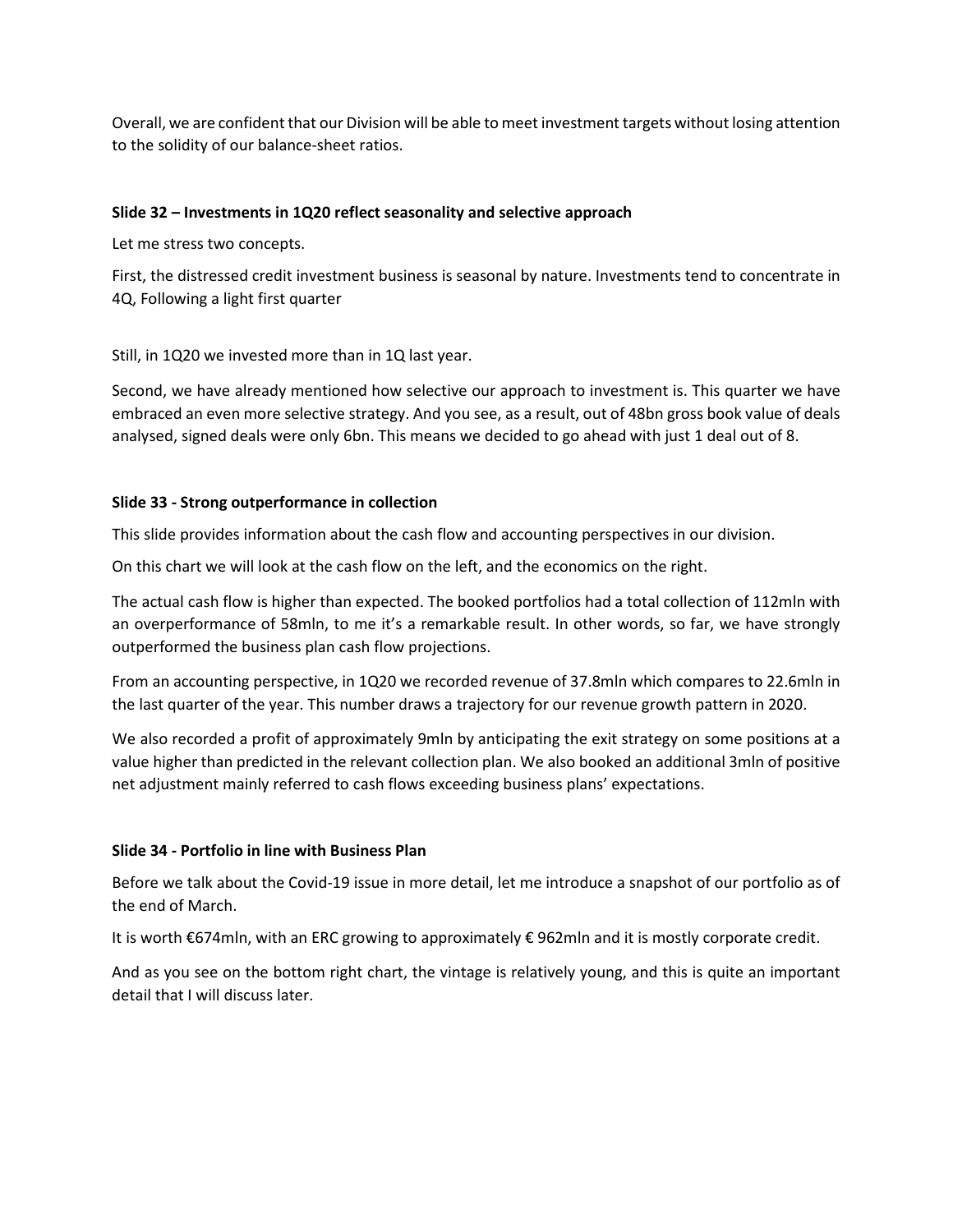### **Slide 35 - COVID-19: limited risk thanks to portfolio features**

We have estimated the effect of Covid-19 on collections, assuming a relatively conservative scenario of 3 months of tribunal inactivity, followed by a restart of their work spread across the subsequent 12 months: in this scenario, the impairment to the carrying value of our portfolio would be a minor, less than 1% and we have already booked it in 1Q20 results.

80% of our portfolio has a judicial recovery strategy and we price most of our portfolio using that criteria. To give you a sense of the situation, collateralised assets receive a valuation under a judicial scenario that is on average 50% lower than its open market valuation, and to this we apply a heavy time value discount.

Our exposure to the real estate asset classes, considered most at risk from Covid-19 (such as Hotels and Retail distribution) is also limited to approximately 14% of assets' Open Market Value as of March 2020.

Most importantly – and this is a key concept – in our activity we buy distressed credits which have underlying real estate collateral. The liquidity event that will make us cash in the value of this collateral is not imminent – it will occur in the future, in 3-4 years on average from now, and this process is going to shield our portfolio from the near term volatility.

All in all, we deem the risk on our business as limited.

### **Slide 36 - Potential opportunities**

We continue to see an attractive near-term pipeline. The benefit in terms of DTA for selling banks, introduced by recent public measures, is set to support transactions in 2020.

Over the medium term, we expect the competitive dynamic to ease.

As the economy worsens, we expect a renewed flow of non-performing exposures will hit commercial banks' balance sheets, fuelling the transaction market.

Furthermore, new markets are emerging, and will benefit especially player like us because of our business model. I am referring to the transactions in UTP portfolios. This is potentially a huge market, still at its infancy, and we expect it to grow faster in the next few years. The strong synergies between SME and DCIS Division, will certainly be a key factor to succeed in this market.

Finally, illimity's positioning in the distressed credit market has been strengthened by the full integration of the Servicing & Remarketing unit, throughout the acquisition of the remaining 30% of IT Auction approved by the Board during Q1-2020.

To conclude, the results have been very positive. This is the evidence that the work we have done over the past few months, and over the past year, is paying off.

I am now happy to give you Carlo Panella so he can deliver his fourth quarter news. Over to you Carlo.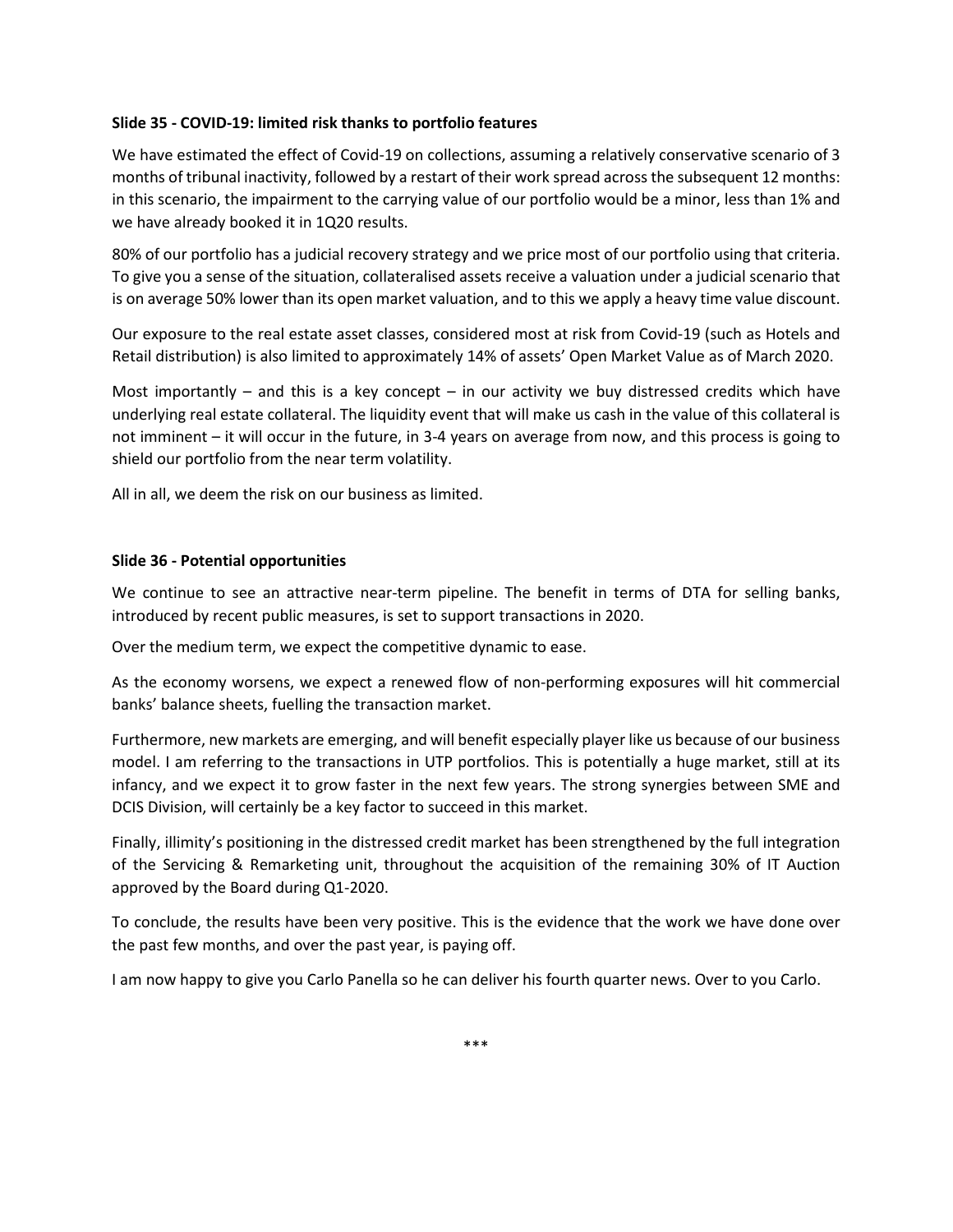## **CARLO PANELLA, HEAD OF DIRECT BANKING AND DIGITAL OPERATIONS**

Thank you Andrea and good morning everybody.

Let's move on to slide 38 to talk about Digital Operations first.

### **Slide 38 – IT Architecture: completed**

This slide shows the fully, on cloud, open IT platform of the entire bank.

I won't comment on it in detail, but, I want to highlight that it has been designed and implemented fully on cloud, fully digital and paperless.

During this period of lockdown, we are experiencing the advantages of this architecture, let's go directly to slide 39 for some highlights on this.

### **Slide 39 – The Digital IT Platform supported full Smart Working**

**As the risks were increasing,** our Cloud Architecture enabled us to switch the whole group to smart working in less than 12 hours

And we have possibly been the first company, at least in Italy, to enable smart working for the contact centre as well.

Therefore, the company had full business and operations continuity.

The graph shows the number of connections and virtual meetings over the last months. As you can see, since February  $24<sup>th</sup>$ , the business continuity has worked effectively

Today, I can say that all projects are on time and the scheduled delivery won't have delays.

As a final remark, our Digital Architecture and Culture, really made the difference in this situation.

#### **Slide 40**

Let's now go into Direct Banking to have a view of the first Q. Once again, a very important quarter.

#### **Slide 41 – Direct bank results beyond expectations**

**Robust**, this is how I would define, in one word, our first Q results.

We started 12 months ago from a blank page, and after operating for only 6 months the figures demonstrate that the Direct Bank achieved the Business Plan Targets, and gained a **strong** position in the Italian market.

Thanks to our **great** team, we had an objective and we **achieved** it!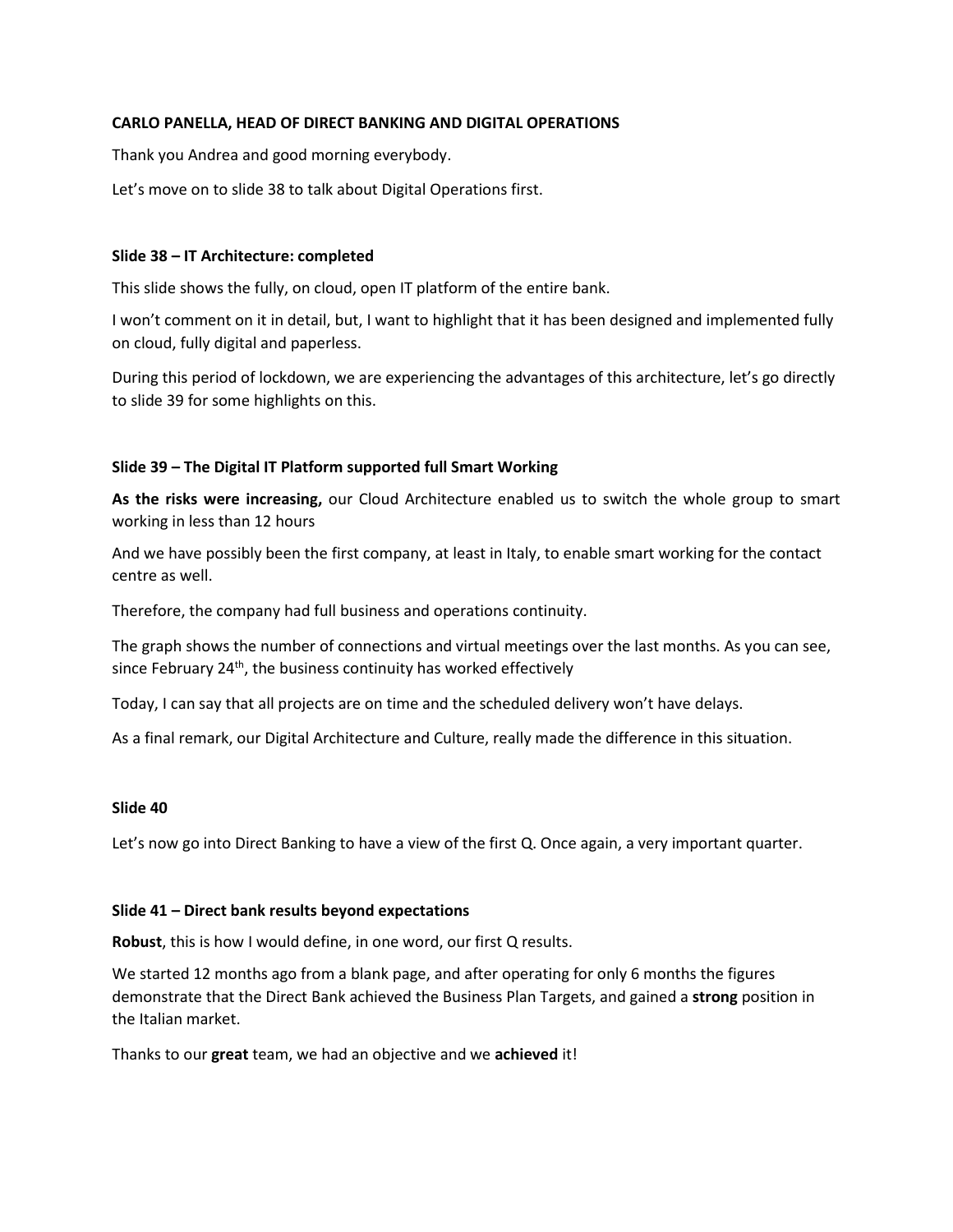In this slide, you can see the main results: customers have grown steadily, reaching 32 thousand units, and deposits are over 800 million euros, while cost of funding of term deposits is constantly decreasing.

Given the current role of the Direct Bank was to focus on funding, we can say that the initial goals have been met.

Now we are working on stability of deposits and on cost of funding efficiency. To achieve this, we decided to slow down acquisition, focussing on CRM strategy rather than on customer base growth.

As a last comment on this slide, given the return in terms of positioning and quality of the customer base, we are convinced that we can extract even more value from Digital Business, switching its role from ancillary to primary. And we are working on it.

## **Slide 42 – Loyalty and engagement-driven results**

**Effectiveness**, **engagement** and **relevance** are the keywords that better describe our achievements.

The KPIs in this slide show that the engagement and the operational excellence strategy are driving results.

I won't go into detail but let me highlight and comment on just the right-bottom portion: Value for customers, that we measure by the NPS Score, the customer experience index. It is at 35, and it is still the highest in the market. As you can see the average in finance is at 7 and we are at +2% above the second best.

Moreover, in these times of isolation due to COVID-19, digital transactions have grown to double digits month on month: a demonstration that we are likely facing a change of mindset towards digital banking, and having a fully-fledged Digital Bank will be an advantage for us.

# **Slide 43 – At the height of innovation: first bank in Italy to launch Payment Initiator Services**

I am pleased to announce that, once again, illimitybank.com has been the first to reach an important goal in innovation and open banking.

After being active with an account aggregator since our launch, we are the **first** Italian bank to launch a Payment Initiation Service. This means that illimity's customers can initiate transactions in the accounts they have with other banks.

A **real** disruption to the market.

illimity can now be, for its customers, the single point of contact to manage all banking accounts. This will enhance engagement, driving customers to choose illimity as main provider.

Leveraging these results, illimitybank.com is activating the new phase of its strategy: from open bank to open platform. Let's see how in the next slide.